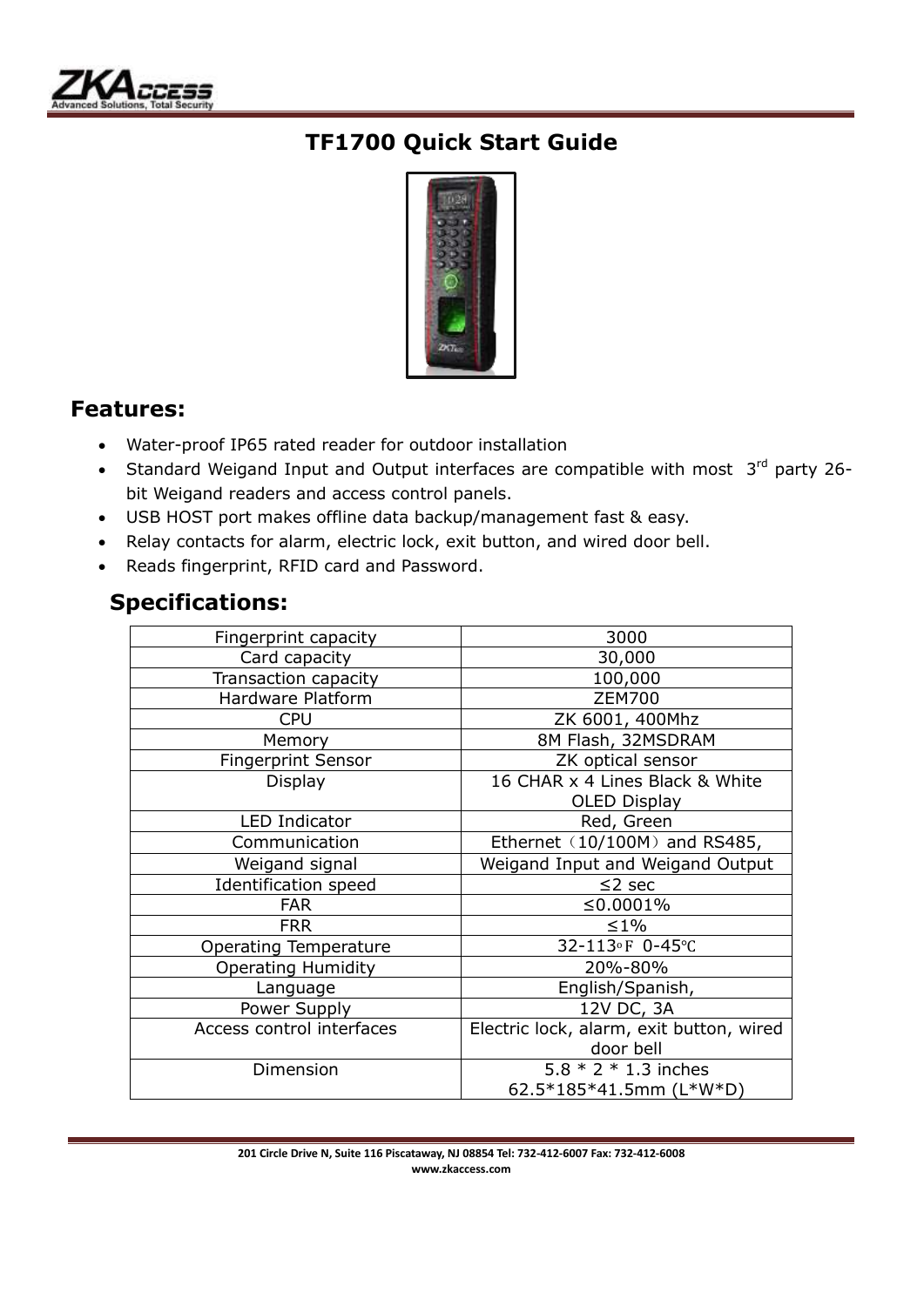

# **Basic Contents:**

| TF1700 Fingerprint<br>Terminal                | <b>Metallic Mounting Plate</b> | Wall Mounting Screws and<br>Holders |
|-----------------------------------------------|--------------------------------|-------------------------------------|
| Star-shape Screw for<br><b>Mounting Plate</b> | Star-shape Screw Driver        | Mini-USB Cable                      |
| Software CD                                   | <b>Installation Guide</b>      | <b>Mounting Paper</b>               |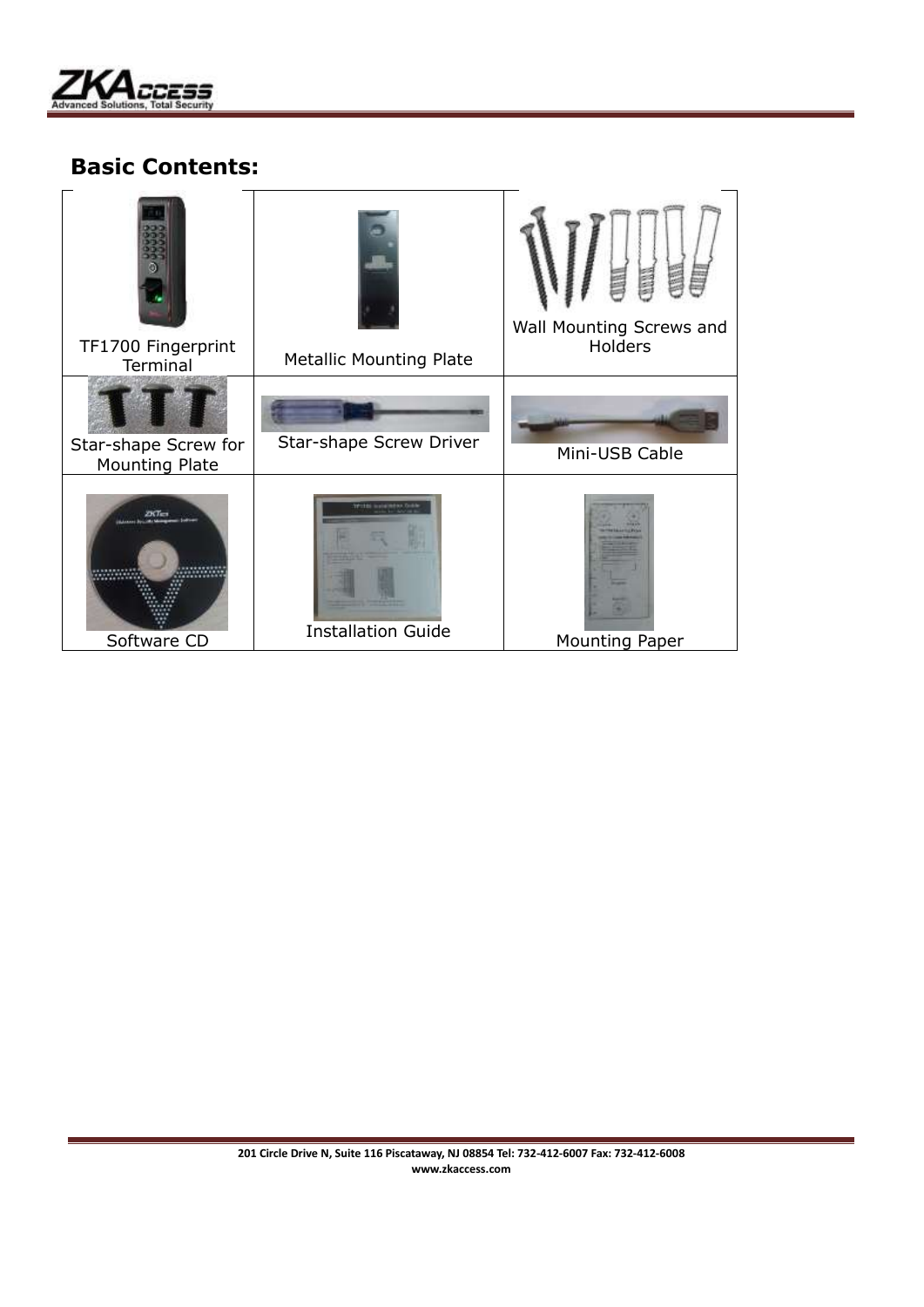

# **Optional Accessories**

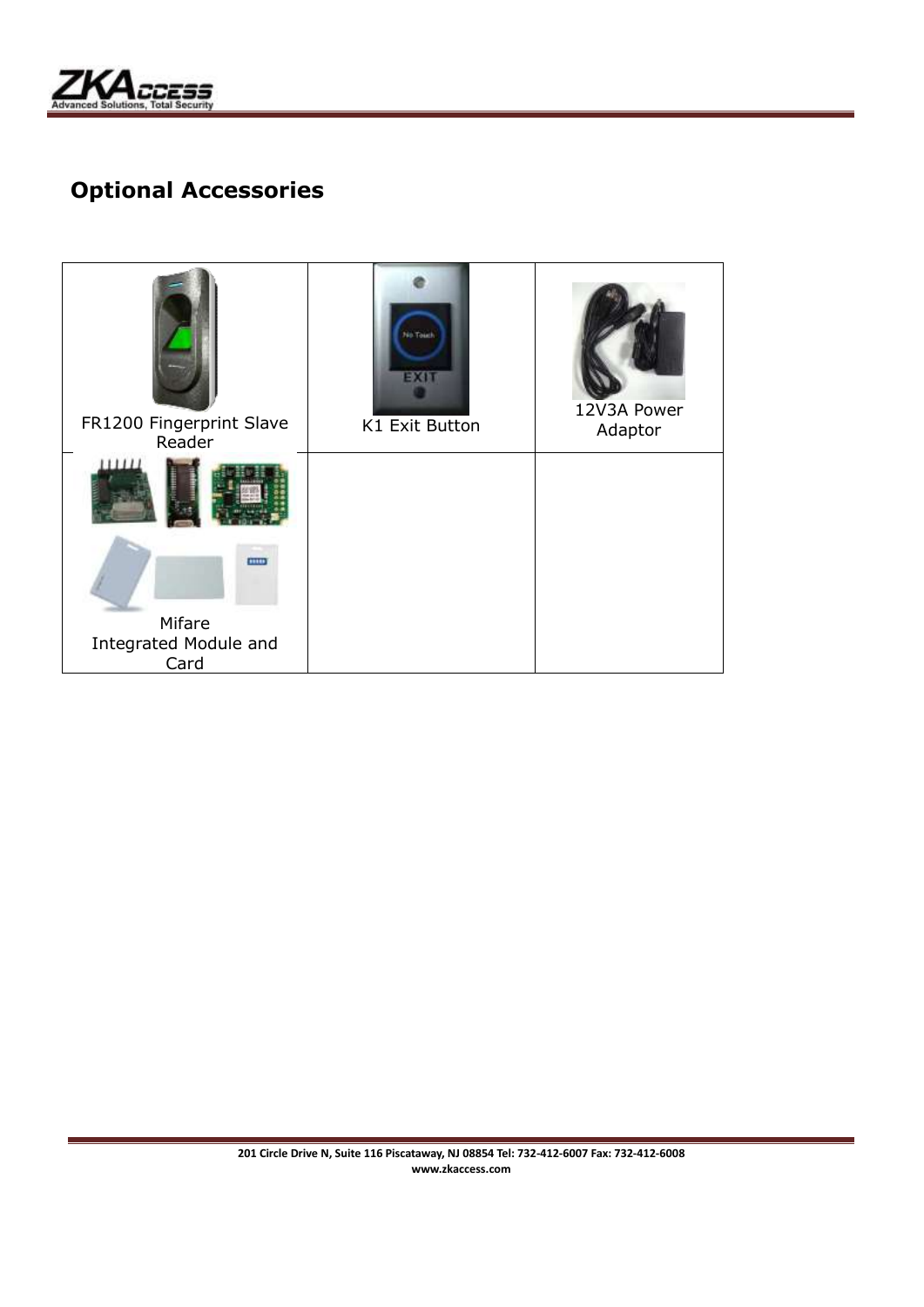

## **Front**



## **Side**

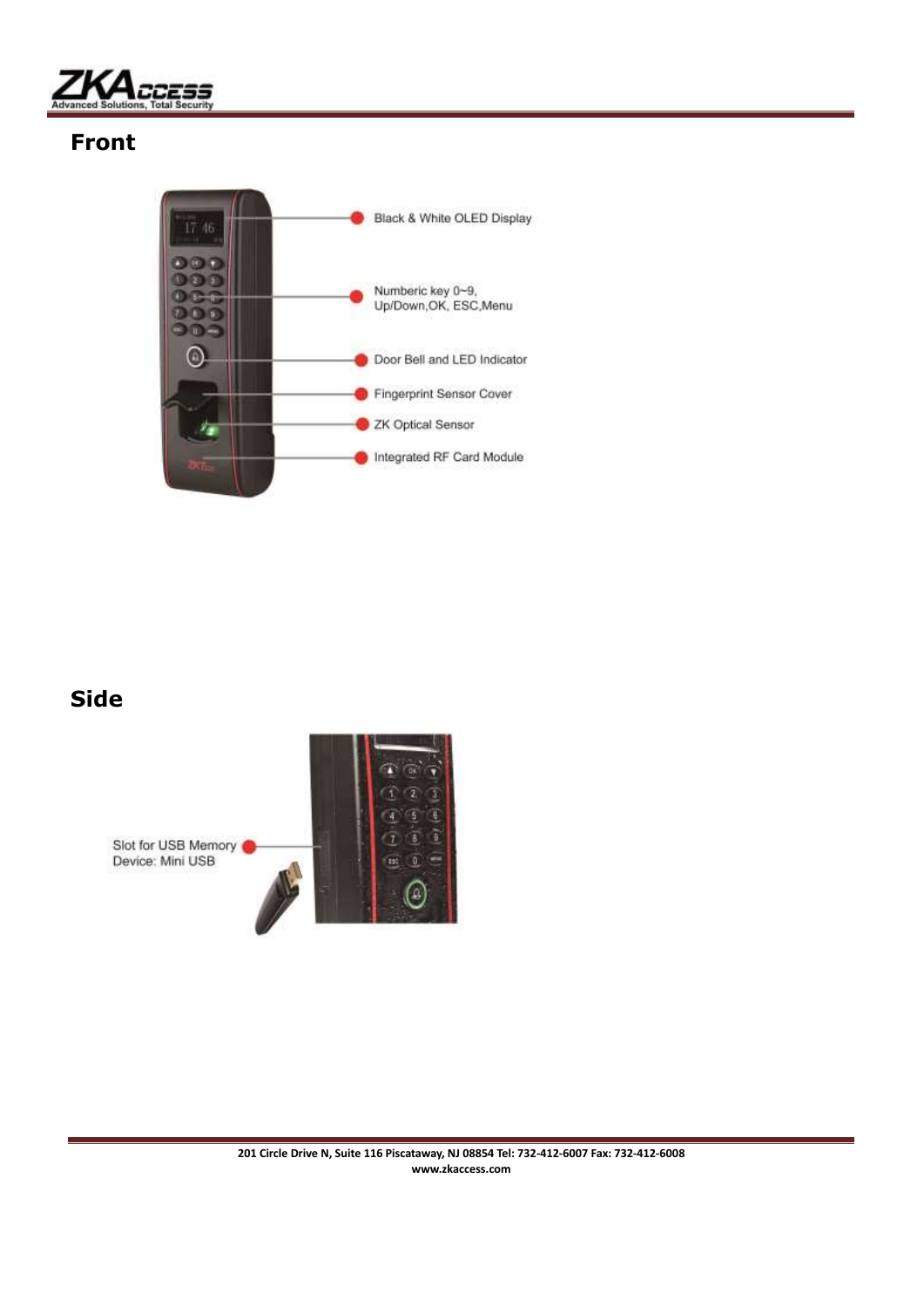

### **Rear**



# **Installation Diagram**



**201 Circle Drive N, Suite 116 Piscataway, NJ 08854 Tel: 732-412-6007 Fax: 732-412-6008 www.zkaccess.com**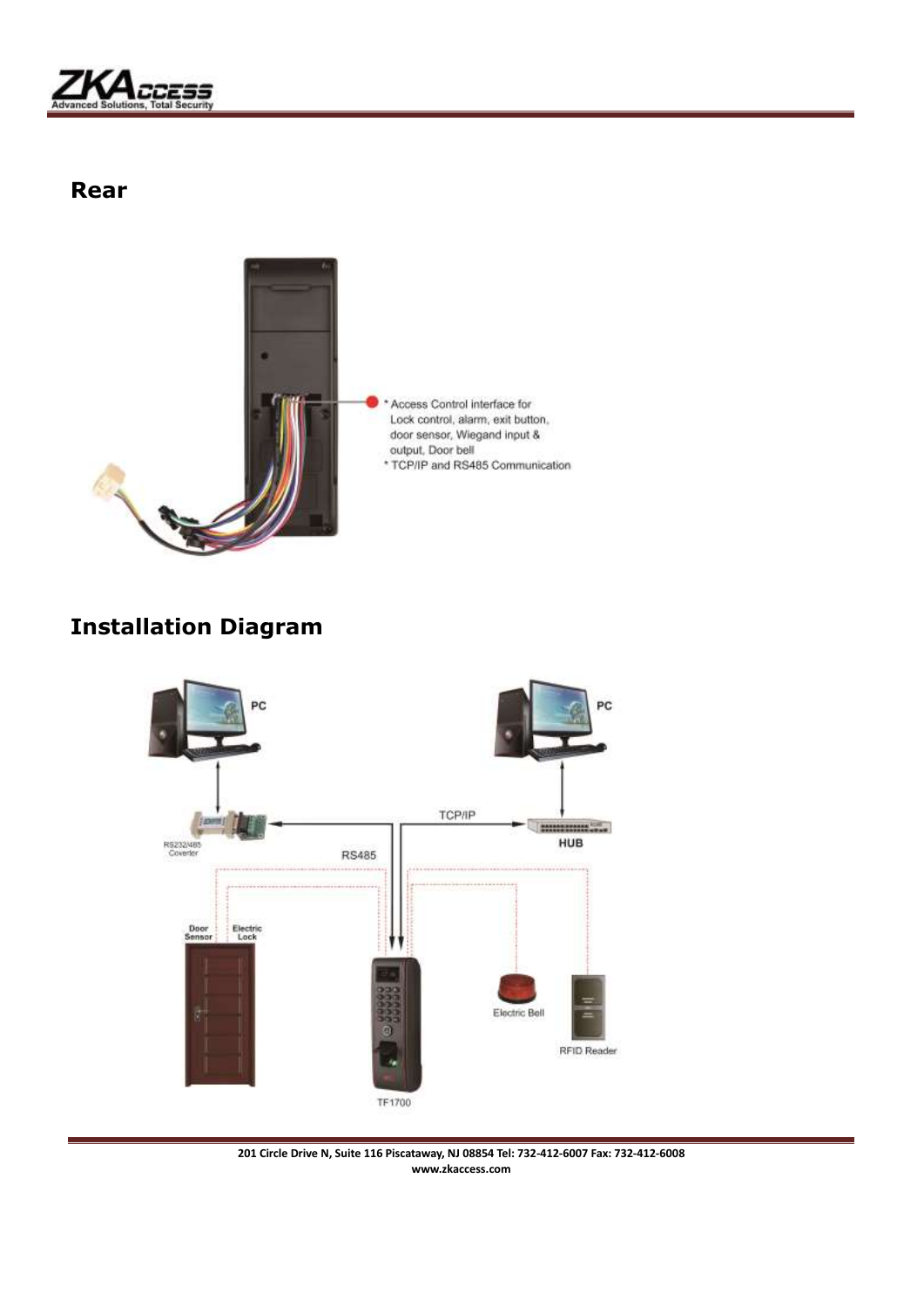

# **Product Dimensions (mm)**



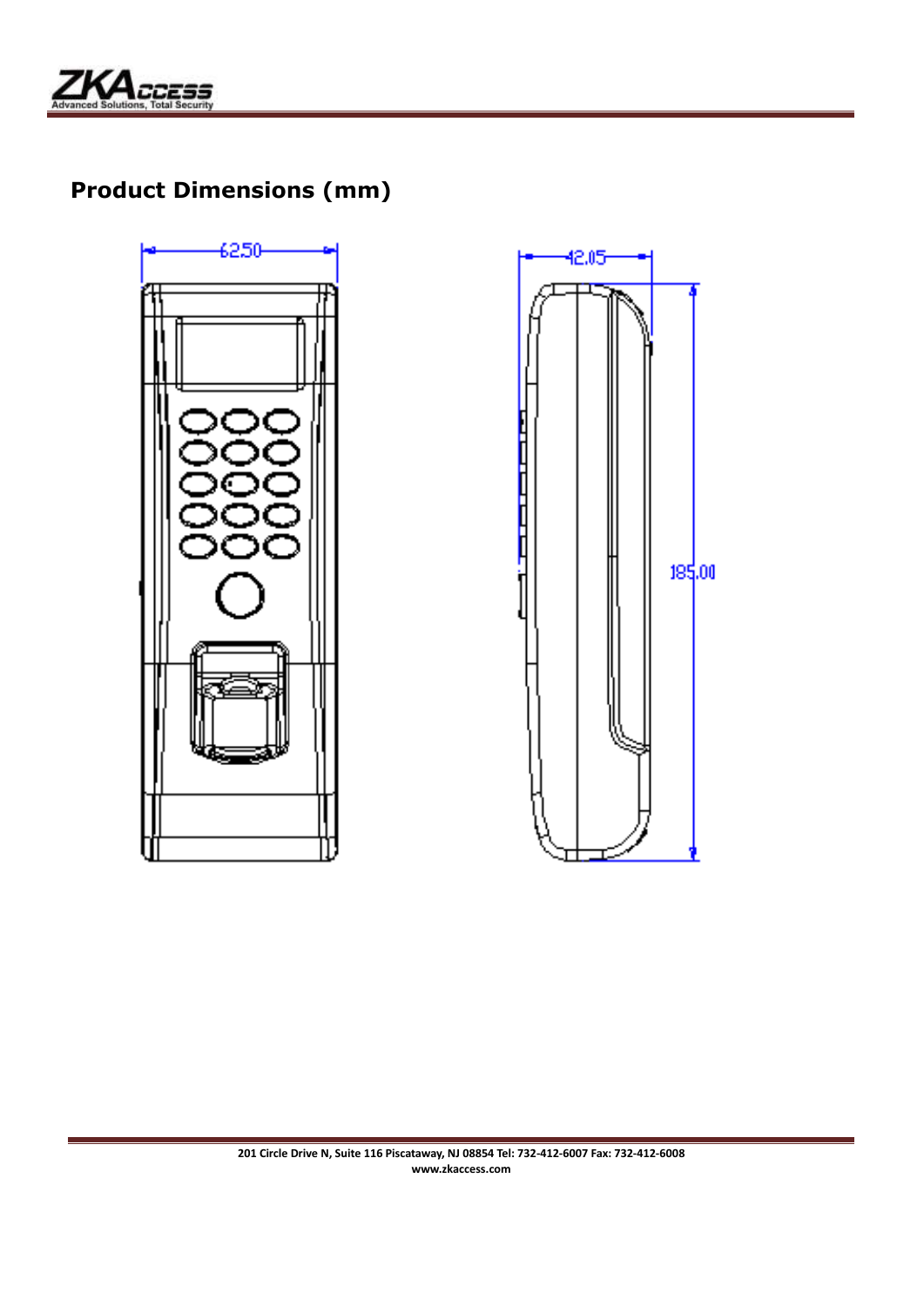

# **Cable Specification**

| PIN                     | Description        | Wire          |
|-------------------------|--------------------|---------------|
| $\mathbf{1}$            | $+12V$ DC          | <b>RED</b>    |
| $\overline{2}$          | <b>GND</b>         | <b>GREEN</b>  |
|                         |                    |               |
| PIN                     | Description        | Wire          |
| $\mathbf{1}$            | RJ45-1             | YELLOW        |
| $\overline{2}$          | RJ45-2             | <b>GREEN</b>  |
| $\overline{3}$          | RJ45-3             | <b>RED</b>    |
| $\overline{4}$          | RJ45-6             | <b>BLACK</b>  |
|                         |                    |               |
| PIN                     | Description        | Wire          |
| $\mathbf{1}$            | Weigand output D0  | <b>GREEN</b>  |
| $\overline{2}$          | Weigand output D1  | <b>RED</b>    |
| $\overline{3}$          | <b>GND</b>         | <b>BLACK</b>  |
| $\overline{4}$          | RS485+             | <b>BLUE</b>   |
| $\overline{5}$          | RS485-             | <b>YELLOW</b> |
|                         |                    |               |
| PIN                     | Description        | Wire          |
| $\mathbf{1}$            | NO1                | <b>BLUE</b>   |
| $\overline{2}$          | COM1               | <b>RED</b>    |
| $\overline{\mathbf{3}}$ | NC1                | <b>YELLOW</b> |
| $\overline{4}$          | NO <sub>2</sub>    | ORANGE        |
| $\overline{5}$          | COM <sub>2</sub>   | <b>GREEN</b>  |
|                         |                    |               |
| PIN                     | Description        | Wire          |
| $\mathbf{1}$            | BELL-              | <b>PURPLE</b> |
| $\overline{2}$          | BELL+              | <b>BROWN</b>  |
| $\overline{3}$          | <b>DOOR SENSOR</b> | <b>WHITE</b>  |
| $\overline{4}$          | <b>GND</b>         | <b>BLACK</b>  |
| $\overline{5}$          | <b>EXIT BUTTON</b> | <b>GREY</b>   |
|                         |                    |               |
| PIN                     | Description        | Wire          |
| $\mathbf{1}$            | $+12V$ DC          | <b>RED</b>    |
| $\overline{2}$          | <b>GND</b>         | <b>BLACK</b>  |
| $\overline{3}$          | Weigand input D0   | <b>WHITE</b>  |
| $\overline{4}$          | Weigand input D1   | <b>GREEN</b>  |
| $\overline{5}$          | Red LED            | <b>BLUE</b>   |
| $\overline{6}$          | Green LED          | <b>GREY</b>   |
| $\overline{7}$          | Beep               | <b>PURPLE</b> |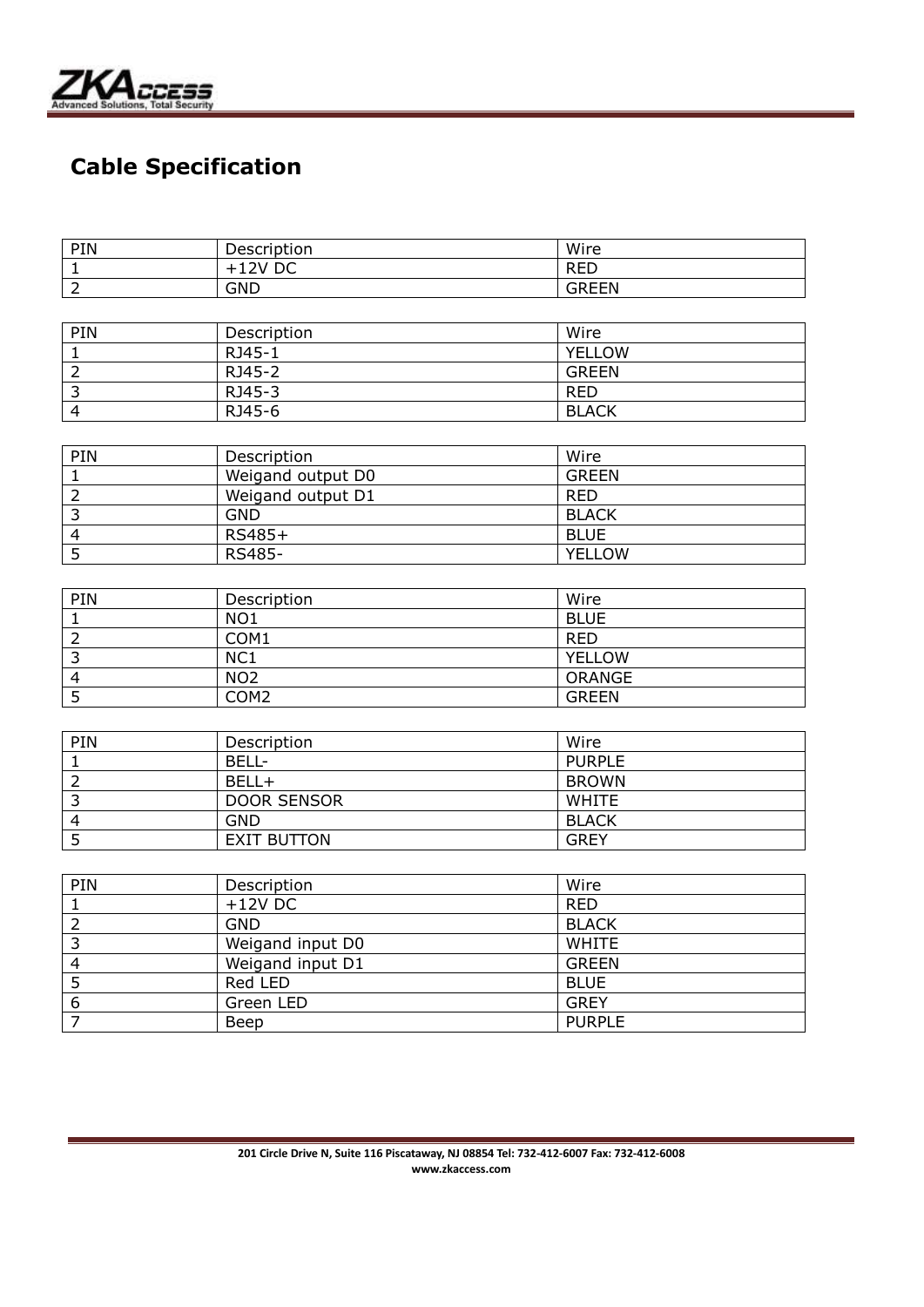

#### **Important Notes**

- Use regulated 12V DC 3A power source (supplied from control panel or separately purchased power supply).
- Please make sure to protect TF1700 against vandalism.

## **Mounting the Unit**

- Place the unit approximately 5  $1/2$  feet above the ground level if permissible so that the users are comfortable in using the reader with least chances of error
- Pull the power and network cables from the back of the wall and connect them to the appropriate pigtail wires supplied with the reader
- Remove the screw at the bottom of the reader to detach the back plate.
- Install the back plate of the unit on to the wall and connect the power, network and other necessary cables on the back of the unit.
- Secure the reader with the back plate by fixing the tamper proof screw at the bottom of the reader.

### **Hardware Setup**

- Power on the reader by supplying 12V DC to the power and GND pins on the back of the reader. The power supply is not supplied with the reader. Please make sure that the power requirements are strictly met to avoid permanent damage to the reader.
- After the reader is powered on, the display will show the date, day and time on the screen.

#### **Date and Time Setup**

To change the date and time, press the Menu key; The Menu will then display.

| Menu                              |
|-----------------------------------|
| $\blacktriangleright$ User Manage |
| Options                           |
| PenDrive Mng                      |
|                                   |

Scroll with the  $\triangle$ / $\nabla$  keys and place the cursor ( $\nabla$ ) alongside "Options". Press the OK key.

Scroll with the  $\triangle/\blacktriangledown$  keys and place the cursor ( $\blacktriangleright$ ) alongside "System Opt". Press the OK key.

Scroll with the  $\triangle/\blacktriangledown$  keys and place the cursor ( $\blacktriangleright$ ) alongside "Date Time". Press the OK key.

Once in the YYYY-MM-DD 24H screen, use the ▲/▼ keys to move between data fields. Set the data and time.

Press the OK key to accept changes.

Press the ESC key to cancel changes.

**201 Circle Drive N, Suite 116 Piscataway, NJ 08854 Tel: 732-412-6007 Fax: 732-412-6008 www.zkaccess.com**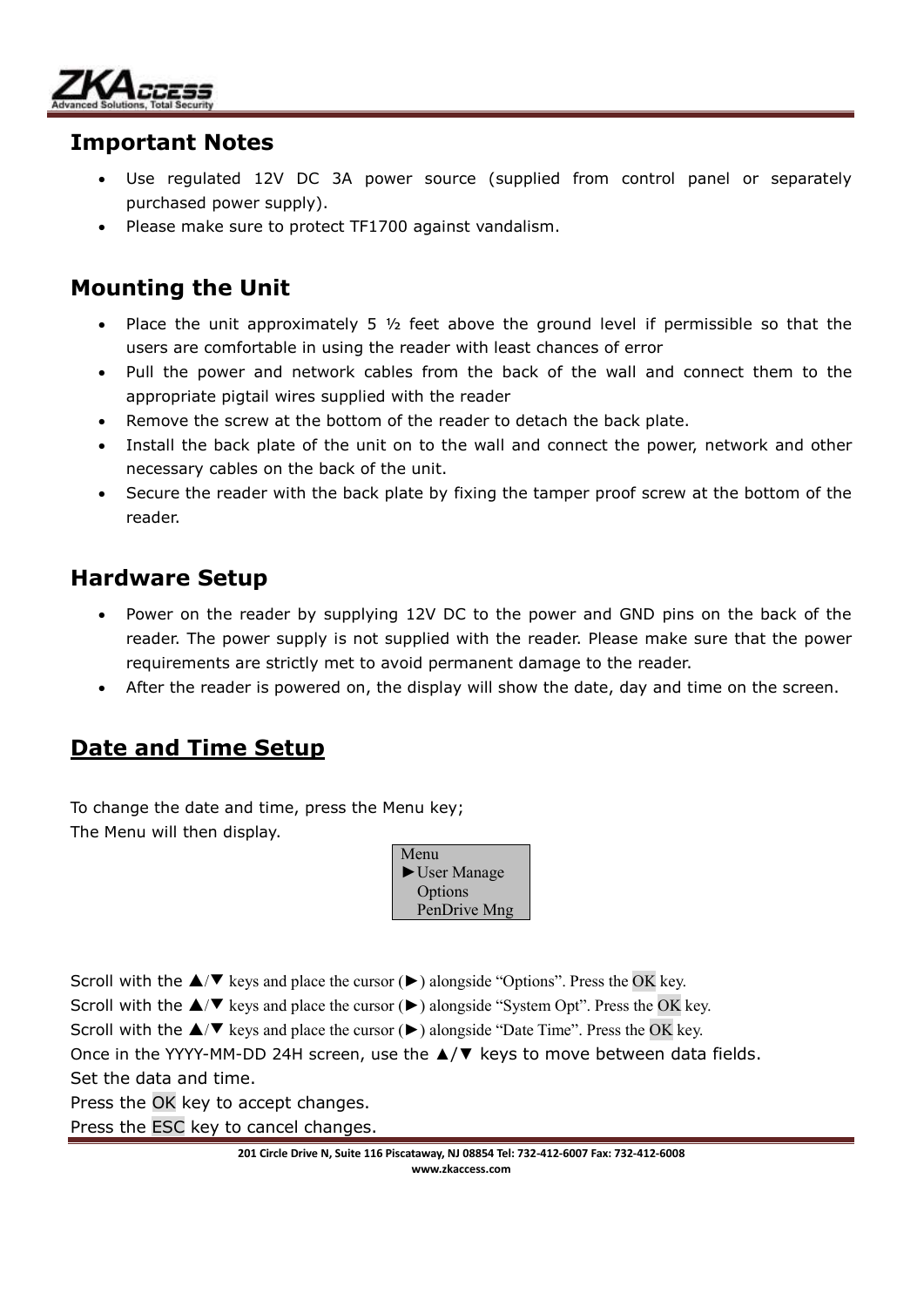

# **Fingerprint Enrollment:**

Users have No "administrative" access to the TF1700, but can gain door access and have his/her attendance recorded.

Note:

Until an "admin" is enrolled in the TF1700, All "users" enrolled on the TF1700 "temporarily" have administrative access. Therefore it is important to enroll an "admin" on the TF1700 soon after initial installation.

"Users" can enroll with three credentials;

- Fingerprint
- RFID card
- Password

## **Suggestions for proper finger placement:**

• The user's finger should completely cover the sensor. The finger should be placed flat and in the center of the sensor. The finger should cover at least 80% of the sensor as shown below:



The finger should NOT be placed in the following positions:

 $\bullet$ 







Not flat Not centered

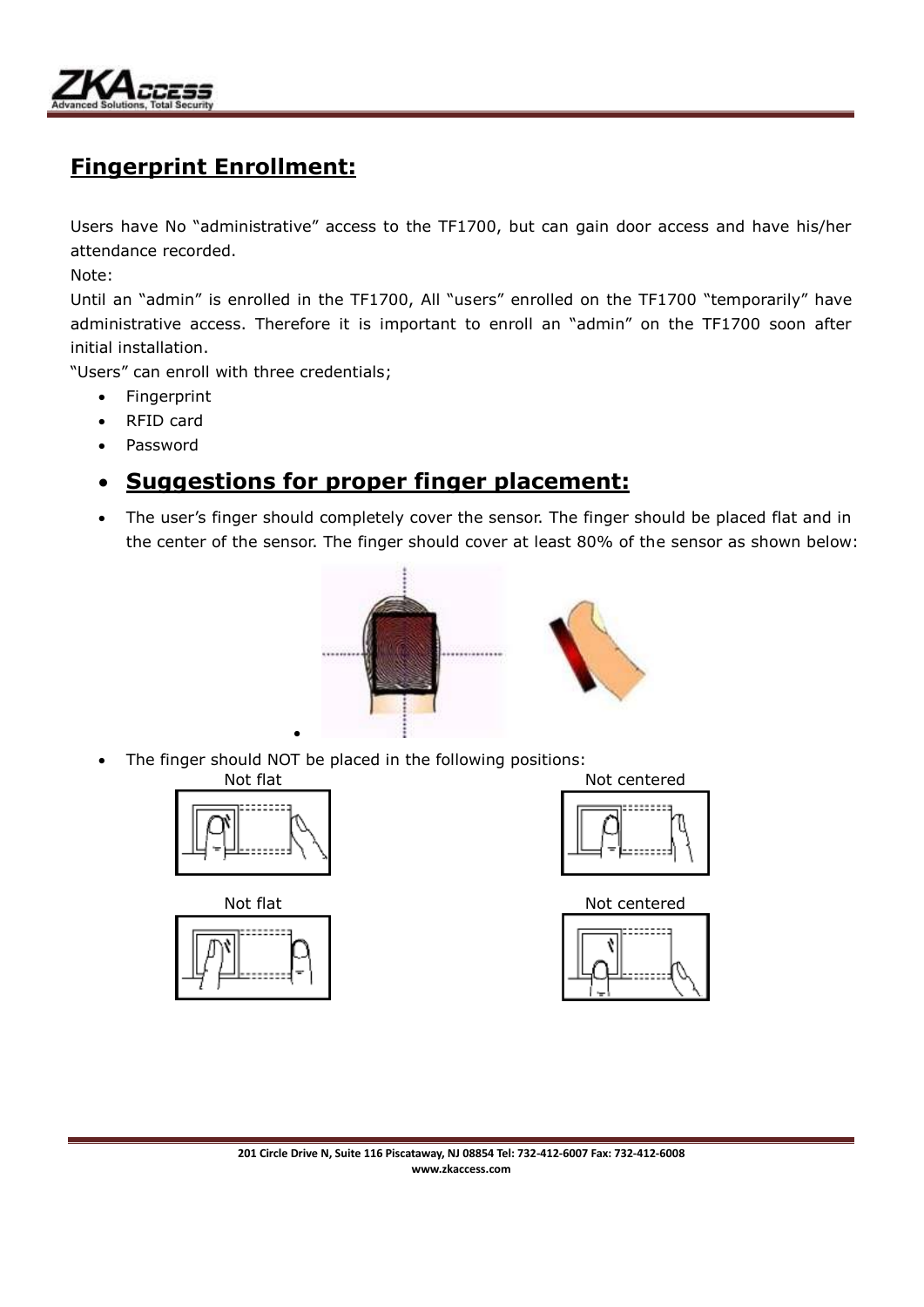

## **Enroll Fingerprint (for Users)**

To start fingerprint enrollment, press the Menu key on the TF1700.

Scroll with the A/V keys and place the cursor (►) alongside "User Manage". Press the OK key. Scroll with the A/V keys and place the cursor (▶) alongside "Enroll User". Press the OK key. Scroll with the A/V keys and place the cursor (▶) alongside "Enroll FP". Press the OK key. The TF1700 with prompt you;



If this is a NEW User, then press OK.

The TF1700 will then prompt you with the next available User ID.

|     | <b>New Enroll</b> |
|-----|-------------------|
|     | UserID: 000000001 |
| ESC | ΩK                |

If no user has yet been enrolled on the TF1700, the next available User ID will be 000000001. Press the OK key to accept 000000001, or manually key in a different number if desired.

The TF1700 will then prompt;



Place you finger on the sensor for 1 second.

After the TF1700 scans your fingerprint successfully, it will "beep" and then prompt you briefly with;

| New Enroll      |
|-----------------|
| 000000001-0     |
| Remove Finger   |
| <b>ESC/EXIT</b> |
|                 |

Then you will be prompted;



Remove your finger, and then place you finger on the sensor a  $2<sup>nd</sup>$  time. Again, you will be prompted briefly;

| New Enroll    |
|---------------|
| 000000001-0   |
| Remove Finger |
| ESC/EXIT      |

**201 Circle Drive N, Suite 116 Piscataway, NJ 08854 Tel: 732-412-6007 Fax: 732-412-6008 www.zkaccess.com**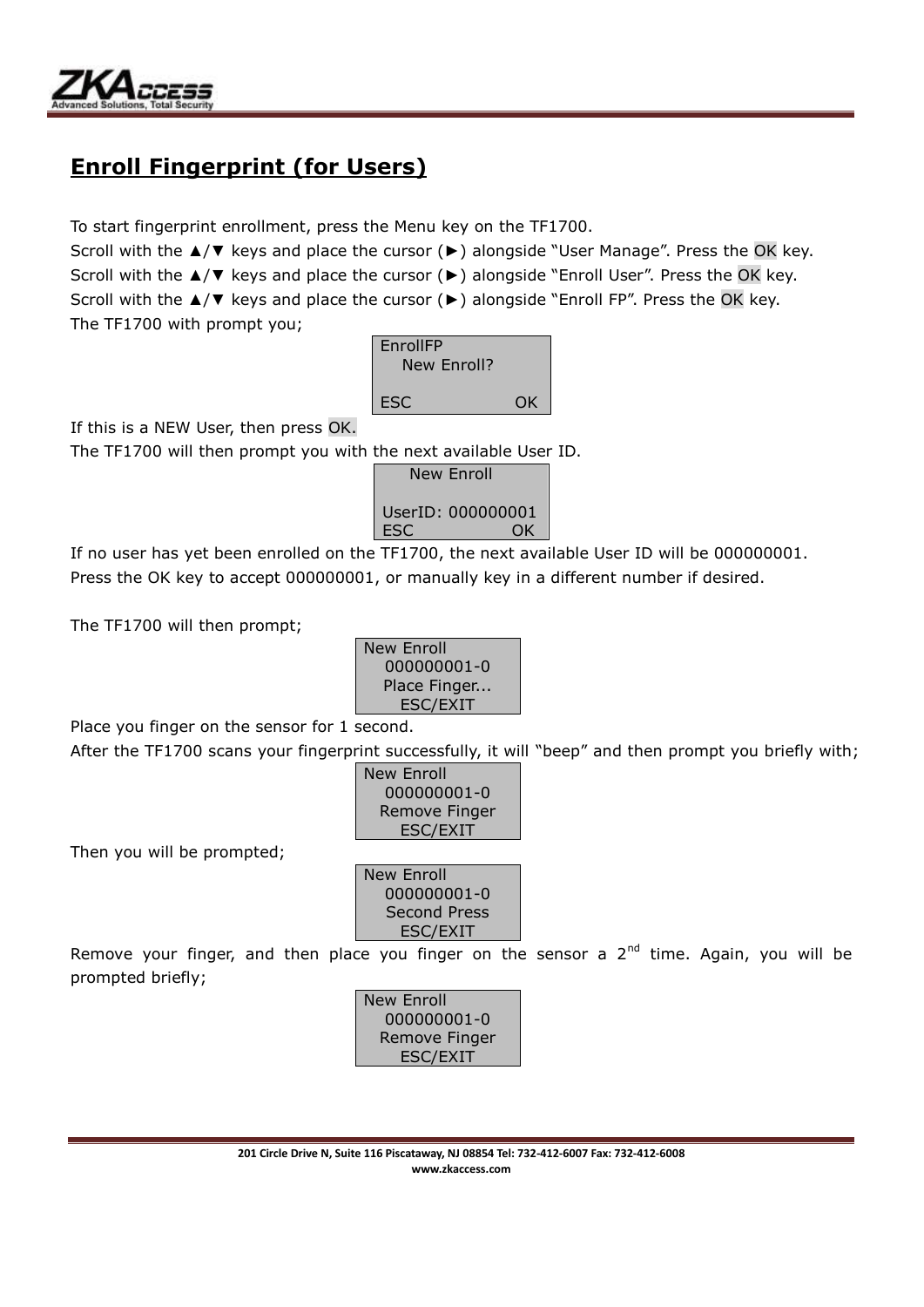

Remove your finger, and then place your finger on the sensor a  $3<sup>rd</sup>$  and final time. You will then be prompted;



Press the OK key to accept the newly enrolled finger.

UserID 000000001 has now been successfully enrolled with one fingerprint.

The TF1700 will then prompt you with;



If you wish to continue enrolling additional users, press the OK key and follow the same procedures. If you're finished enrolling additional users, press the ESC key.

When pressing ESC key, the TF1700 will prompt you;



If you wish to add a "backup finger" for UserID 000000001 press the OK key.

Note:

Ideally, we recommend enrolling two fingers of each hand so that in case of injury of one hand the user can use the finger of the other hand as a backup. It is recommended to enroll left or right index finger and let middle or right middle fingers.

After enrolling one or more fingerprints to UserID 000000001 press the ESC key.

You will note pressing the ESC key takes you back to the previous menu;

Continue pressing the ESC key until you return to the Start-Up window;

Test the newly enrolled fingerprint by having UserID 000000001 place his/her finger on the sensor. If successful, the TF1700 will prompt with a beep, and the screen will display;



#### Note:

The TF1700 will make a note in its transaction log that UserID 000000001 accessed the TF1700. This information can be used for Time & Attendance software applications and/or for door access.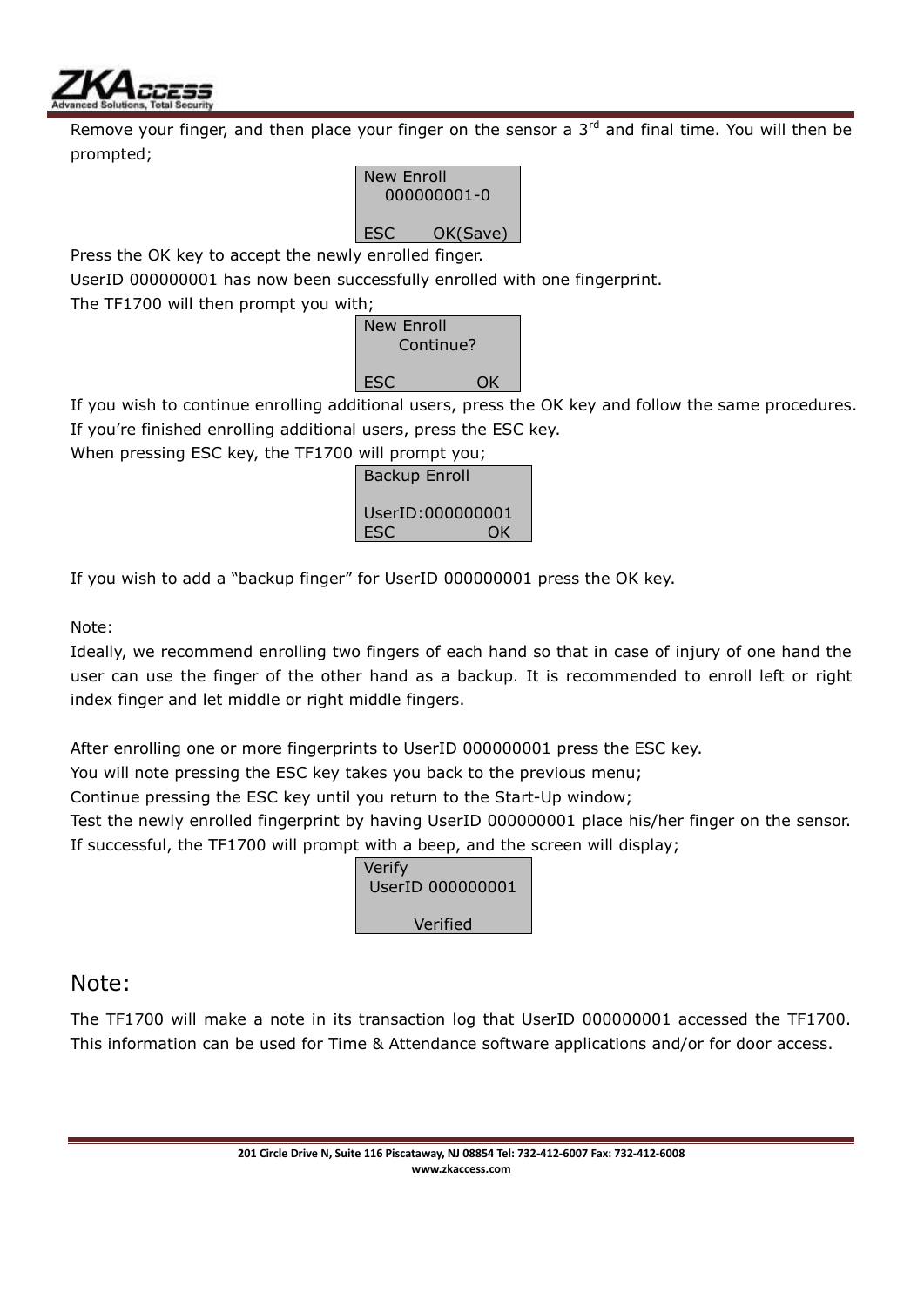

#### Note:

If the fingerprints of certain users are unable to be enrolled successfully, you may use the Enroll Pwd or Reg RFID option for those users instead of Enroll FP.

This will allow the user to choose RFID card or password instead of his/her fingerprint.

Once all the users are enrolled, it is advised to enroll a system Admin. Once and admin is enrolled, normal user will no longer be able to access the Menu and make unauthorized changes.

The enrollment procedure for admin is same as for user. But instead of selecting Enroll User, scroll down and select Enroll Admin.

Press the Menu key to begin;

```
Scroll with the ▲/▼ keys and place the cursor (►) alongside "User Manage". Press the OK key.
Scroll with the ▲/▼ keys and place the cursor (►) alongside "Enroll Admin". Press the OK key.
Scroll with the ▲/▼ keys and place the cursor (►) alongside "Enroll FP". Press the OK key.
```
Press OK to accept the default User ID, or manually enter a preferred User ID and press OK.

Remove Enrolled User

Press the Menu key to begin;

Scroll with the A/V keys and place the cursor (▶) alongside "User Manage". Press the OK key. Scroll with the ▲/▼ keys and place the cursor (►) alongside "Delete". Press the OK key. The TF1700 will prompt you to confirm you wish to delete the fingerprint. Press OK The TF1700 will prompt you to confirm you wish to delete the User. Press OK The TF1700 will prompt you to confirm you wish to delete the User again. Press OK

## **Set Communications Options:**

Press the Menu key to begin;

Scroll with the A/V keys and place the cursor (>) alongside "Options". Press the OK key. Scroll with the ▲/▼ keys and place the cursor (►) alongside "Comm Opt". Press the OK key. Available communication options will display;

- Baud Rate
- Device number
- Net Speed
- IP address